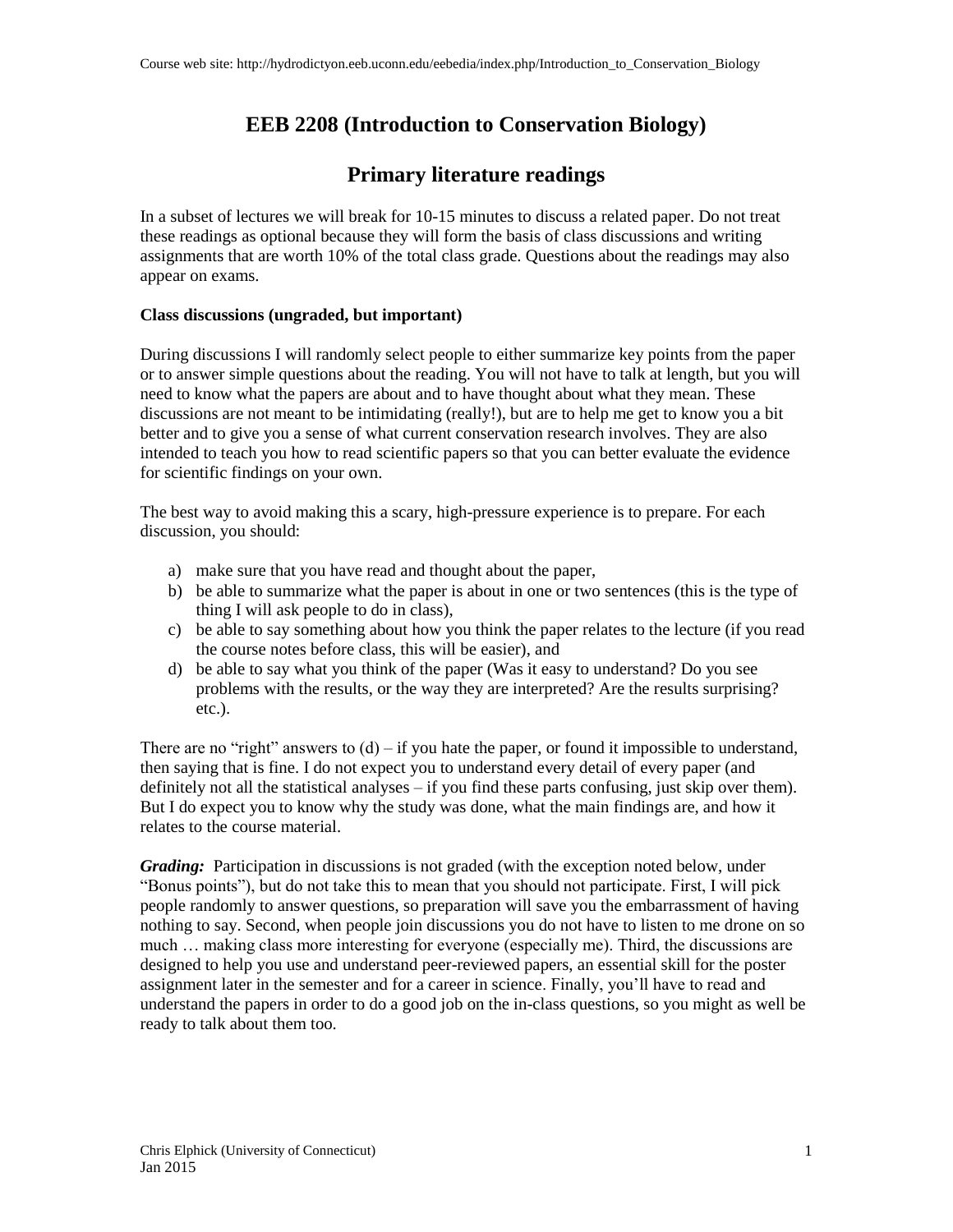### **In-class writing assignments (10% of total class grade)**

On each discussion day you will get 2-3 minutes to answer two simple questions about the paper. We are purposefully not giving you very long because we want you to have thought about these questions before you come to class and be ready to write something concise when you arrive. Usually, we will do this at the start of class. If you turn up late, you will not get another opportunity later in the class (so don't be late!). The questions will be the same every time:

- 1) Describe one thing from the paper that surprised you.
- 2) Explain why it was surprising.

In each case we are looking for a short simple answer. You can be surprised by things in the methods used, the interpretation of the results, the findings, things that were not discussed in the paper but seemed important, etc., etc., etc. But you must justify the reason for your surprise, based on what we have covered in class.

For example, an answer like this one would get full points: "*I was surprised the species was listed as endangered because it is a habitat and food generalist, and those types of species are usually secure*." There is no need to write more than this: the sentence clearly explains what was surprising, and then gives an explanation based on general patterns that we will discuss in class.

IMPORTANT: Simple ignorance of facts is not a sufficient reason for surprise. For example, this answer would not be just fine and would only get half points: "*I was surprised the species was listed as endangered because I assumed there were lots of them.*" In this case, the simple fact that the author did not know anything about the topic is not sufficient for the second part.

You will also lose points if it is clear that you have not carefully read the paper. For example, if you say you were surprised by things that are not in the paper, refer to things that are not relevant to the study, or make statements that do not follow logically from the findings, etc., you are unlikely to get any points.

*Grading:* Grading is based on thoughtful participation, rather than a narrow set of specific answers. If your answer meets the criteria described above you will get the points. There are ten readings, each worth 1% of the total class grade. If you are not present for an assignment you will not get any points for it. If you do not answer both questions you will not get full points.

I encourage you to discuss the papers with your friends before class, but your answers should be your own. If your answer is the same as the person sitting next to you (or in front, etc.), and you are seen glancing their way, then you will get no points. If this happens more than once, you will get zero for this entire portion of the class and risk getting an F overall for the class. Do not think it is not obvious when people try to do this. (I apologize for even bringing this topic up as I know that most students are honorable – unfortunately there are enough who are not, that I am forced to be blunt and to explain how seriously I take cheating.)

Responses can only be given during the assigned class time (no email responses allowed; this is not negotiable unless there is very good medical justification). If you have to miss a discussion for one of the reasons listed below, your grade will be averaged over the assignments that you did complete (e.g., if you attend 9 of the 10 discussions and get 7.5/9 points (83%), your grade will be adjusted to 8.3 out of 10). This accommodation in the grading will apply only in the following circumstances: